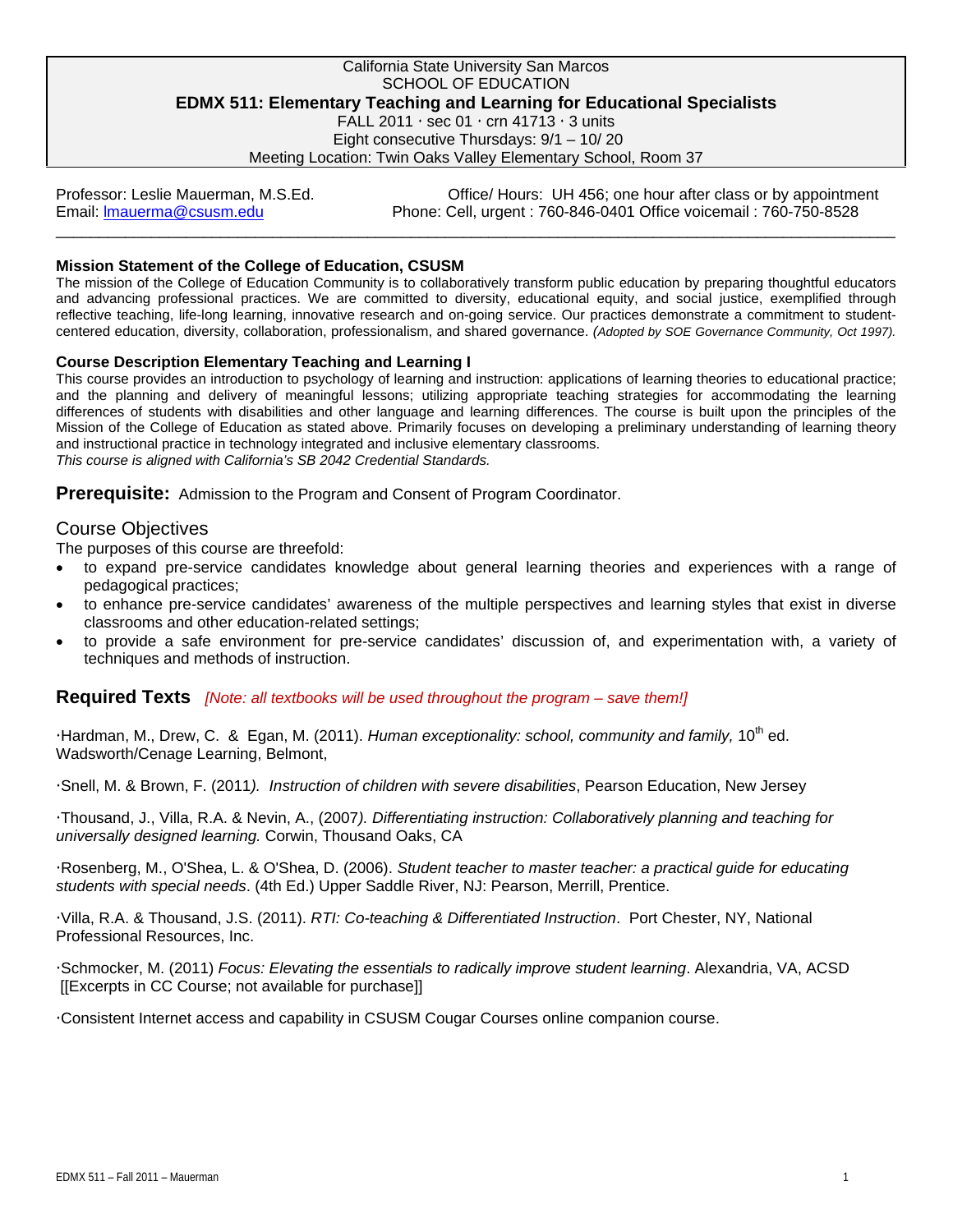# Recommended Texts

Lemov, D. (2010). *Teach like a champion: 45 techniques that put students on the path to college*. Jossey-Bass, San Francisco, CA

Marzano, Robert J. (2003). *Classroom management that works*. Alexandria, VA: Association for Supervision and Curriculum Development.

Villa, R. A. & Thousand, J. S. (2005). *Creating an inclusive school* (2nd ed.). Alexandria, VA: Association for Supervision and Curriculum Development.

Tomlinson, C. A. (1999). *The differentiated classroom: Responding to the needs of all learners.* Alexandria, VA: Association for Supervision and Curriculum Development. **Available as a free e-book online at this site:**  http://pac.csusm.edu/search~S5?/atomlinson/atomlinson/1%2C27%2C52%2CB/frameset&FF=atomlinson+carol+a&1%2 C%2C8 .

McCarney, S. B., & Wunderlich, K. C.**,** (2009). *Pre-referral intervention management* (3rd ed.)*.* Mt. Laurel, NJ: Hawthorne Publishing.

# **Books Worth Adding to the Library of an Educator**

Borich, Gary D. (1999). Observation Skills for Effective Teaching. (3<sup>rd</sup> ed.). Upper Saddle River, NJ: Prentice-Hall

Rethinking Schools. (1994). *Rethinking Our Classrooms,* Volume 1. (ROC)

Villa, R., and Thousand, J. (2005). *Creating an Inclusive School.* Alexandria, VA: Association for Supervision and Curriculum Development

Gardner, Howard. (2000). *Intelligence Reframed: Multiple Intelligences for the 21st Century.* Basic Books.

Gruwell, Erin. (1999). *The Freedom Writers Diary*. Doubleday.

Kohn, Alfie. (1996). *Beyond Discipline: From Compliance to Community*. Association for Supervision and Curriculum Development.

Marzano, Robert J. (2000) *Transforming Classroom Grading.* Association for Supervision & Curriculum Development.

Pipher, Mary. (1995). *Reviving Ophelia: Saving the Selves of Adolescent Girls.* Ballantine Books.

Pollack, William S. and Mary Pipher. (1999) *Real Boys: Rescuing Our Sons from the Myths of Boyhood*. Owl Books.

Rose, Mike*.* (1996). *Possible Lives.* Penguin.

Fried, Robert L. (1995). *The Passionate Teacher*. Boston, MA: Beacon Press

Nelson, J., Lott, L., & Glenn, H.S. (1997). *Positive Discipline in the Classroom.* (2<sup>nd</sup> ed.). Rocklin, CA: Prima Publishing.

# Course Requirements

Since this course has as supplemental online component, the actual assignments, forms, readings and all materials required to complete the assignments are available in the Cougar Courses for registered students, and can be found in this online course.

Additional CSUSM requirements in the Concurrent Educational Specialist Program:

Refer to this commentary for further details: www.kencrest.org/cms/files/PeopleFirst\_PA\_ID4307.pdf  **Use "Person-first" language** throughout all written and oral assignments and class discussions (e.g., "Student with Down Syndrome" rather than "Down syndrome student;" "Johnny who has autism" rather than "My autistic student"). *The difference between the right word and the almost right word is the difference between lightning and the lightning bug." -Mark Twain* 

Assignments are to be posted on the dates on which they are due, even if this is not a part of the class activity for the day.

- o If you have extraordinary circumstances that impact completion of your assignments, advise the instructor in advance, or in any case, as soon as possible.
- o Any time you have questions or concerns, please contact the instructor via university email immediately.
- o All required work is expected to be completed even if it is not on time.
- o Unless *prior* instructor approval is secured, assignments are not accepted four days after due date. Due dates are REAL.
- o Exceptions will be handled on a case-by-case basis, at the discretion of the instructor.

Proofread! It is expected that students will proofread and edit assignments prior to submission. Students will ensure their writing is error-free (grammar, syntax, spelling), and ideas are logically and concisely presented. Assignment score will be affected as a result of any oversight.. Keep a copy of all of your work. You will want these copies for your records and for potential future use as professional portfolio entries.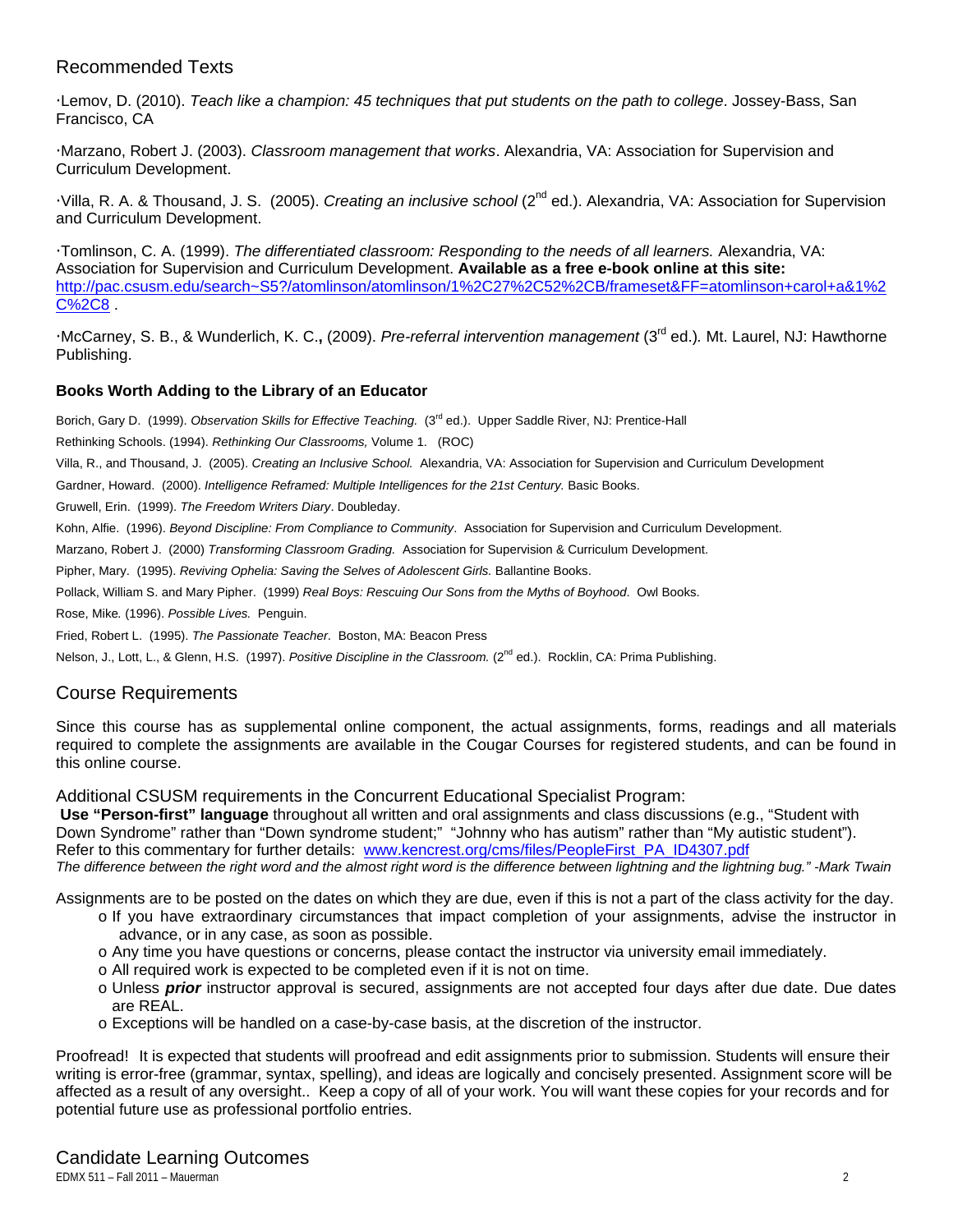This course is designed with both content and competence Standards in mind. Candidates will develop a Lesson Design to be used in future coursework. The course includes content standards, assessment, student activities, and instructional strategies with differentiation for English Learners, students with a full spectrum of special needs. Candidates will:

- 1. Develop skills in employing task analysis and concept analysis to identify learning objectives.
- 2. Demonstrate competency in writing objectives in cognitive, affective, and psychomotor domains.
- 3. Develop knowledge of typical human development
- 4. Develop skills in focusing student attention on the objective, in engaging learners, summarizing new learning.
- 5. Develop knowledge of the needs of students with both mild/moderate and severe disabling conditions
- 6. Employ a universal design approach to design two lesson plans that address individual learning needs of students with disabilities, and develop skills in monitoring and adjusting instruction.
- 7. Deliver and evaluate a direct instruction mini-lesson.
- 8. Actively participate in identifying elements of effective instruction.
- 9. Role play a Student Assistance Team (Student Success/Study Team) process and the role of classroom teachers
- 10. Understand classroom management strategies, with emphasis on diverse learners.
- 11. Practice and respond to Observation of elementary students-focused observation of children as teachers

| <b>Assignment</b>                                   | <b>Point Value</b> |
|-----------------------------------------------------|--------------------|
| Attendance, Participation, Professionalism          | 10                 |
| Daily Tutoring Reflection Journal (8 weeks@1 pt ea) | 8                  |
| Elements of Instruction Identification/Practice     | 5                  |
| Reading Reflections (6 weeks@ 2pts ea)              | 12                 |
| Differentiated Universal Lesson Design              | 15                 |
| Reflection Pos. Lrning Environment/ RTI             | 5                  |
| <b>Guided Observation/Human Development</b>         | 10                 |
| Pairs Mini-Lesson Presentation/ First Day Ready     | 20                 |
| Student Study/Assistance Team SST/SAT               | 15                 |
|                                                     | 1 በበ               |

## EDMX 511 Assignment Overview

*Note: assignments are due whether or not a candidate is present in class that session. All assignments due in assignment portal of the Cougar Course companion website at 11:39 pm on due date posted here.* 

**See final page of syllabus for detailed Course Schedule & Calendar, plus Standards-aligned Scope & Sequence** 

General Grading Scale

| $A = 95-100$ | $B+ = 87-89$  | $C_{\pm} = 77 - 79$ | $D = 60 - 69$ | $F = 59$ or lower. |
|--------------|---------------|---------------------|---------------|--------------------|
| A- = 90-94   | $B = 83 - 86$ | $C = 73-76$         |               |                    |
|              | $B = 80-82$   | $C - 70-72$         |               |                    |

 **If you do not earn a C+ or higher in this course,- you must repeat the course in order to earn your credential.**  While this syllabus is carefully planned, it may be modified at any time in response to the needs and in the best interests of the class.

## Grading Standards

All candidates will be prepared to attend class; readings and homework assignments are listed on the dates on which they are due. All required work is expected to be on time. One grade level will be deducted for each class meeting for which it is late (e.g., an "A" assignment that is submitted one class session late will be marked down to a "B" each week after that will drop 10% of possible points). Unless prior instructor approval is secured, assignments will not be accepted three class sessions after which they are due. Exceptions will be handled on a case-by-case basis, as determined by the instructor.

All candidates will use New Times Roman, 12 font and use 1.5 spacing for written work. It is expected that candidates will proofread and edit their assignments prior to submission. Candidates will ensure that the text is error-free (grammar, spelling), and ideas are logically and concisely presented. The assignment grade will be negatively affected as a result of this oversight. All citations, where appropriate, will use American Psychological Association (APA) format. Consult American Psychological Association (APA) Manual (6<sup>th</sup> ed.) for citation guidance at www.apa.org or http://owl.english.purdue.edu/owl/resource/560/01/. Keep a copy of all of your work. You will want these copies for your records and for potential future use as professional portfolio entries.

# Professional Demeanor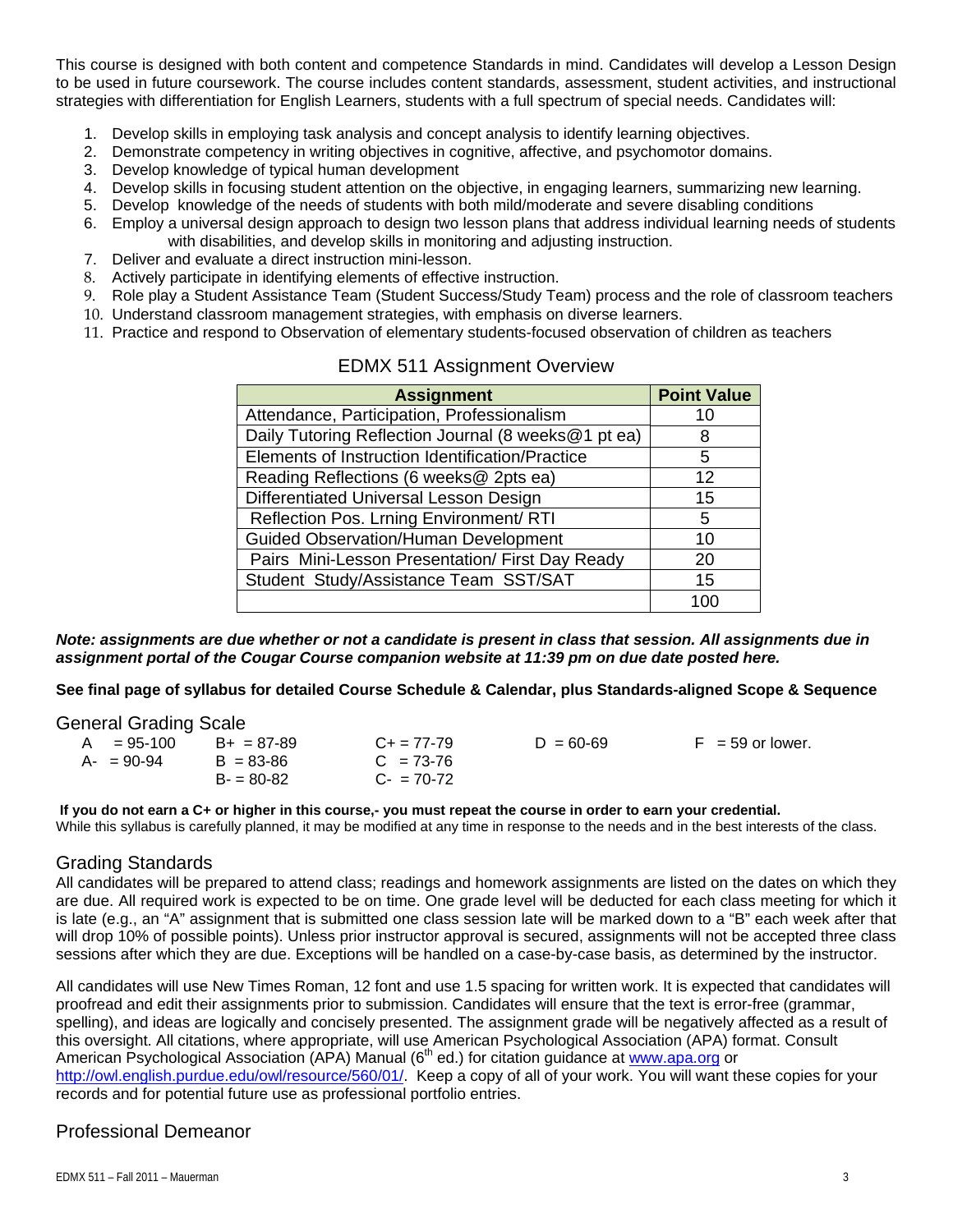Students will emulate, adopt and practice behaviors that are expected of those who are already practicing in the education profession, including grooming, attire, decorum, collegiality, mutual respect and appropriate courtesy. Grading will be affected a full 10 points by professional demeanor. Candidates will at all times conduct themselves in ways that are betterthan-above-average in comparison to others entering the education profession. This includes, but is not limited to:

- 1. Punctuality, full alertness, participation and attendance for all class sessions;
- 2. Preparation and timely submission of assignments
- 3. 'Tech respect': No cell phone use, texting, or email during class; cell phones will be placed on top of group tables if this becomes an issue.
- 4. Demonstration of respectful, positive interpersonal communication and participation with classmates,
- instructors, and school personnel in all settings (e.g., whole group, small group, in/outside class)
- 5. Carefully considered, culturally aware approaches to solution-finding; no subterfuge of any kind.
- 6. Classroom Decorum: Points will be deducted for candidates correcting their own student's work during class time or for completing course assignments during class sessions. (Sounds incredible, but it happens!)
- 7. Select a class "buddy" to ensure you receive information if you absolutely must miss all/part of a class. Keep contact info with you to call in case of last minute changes!

### **Authorization to Teach English Learners**

This credential program has been specifically designed to prepare teachers for the diversity of languages often encountered in California public school classrooms. The authorization to teach English learners is met through the infusion of content and experiences within the credential program, as well as additional coursework. Students successfully completing this program receive a credential with authorization to teach English learners. *(Approved by CCTC in SB 2042 Program Standards, August 02)* 

### **Teaching Performance Expectation (TPE) Competencies**

The course objectives, assignments, and assessments have been aligned with the CTC standards for Multiple Subject Credential.

This course is designed to help candidates seeking a California teaching credential to develop the skills, knowledge, and attitudes necessary to assist schools and district in implementing effective programs for all students. The successful candidate will be able to merge theory and practice in order to realize a comprehensive and extensive educational program for all students.

#### **California Teaching Performance Assessments (CalTPAs)**

 Beginning July 1, 2008, all California credential candidates must successfully complete a state-approved system of http://www.csusm.edu/education/CalTPA/CalTPA.html teaching performance assessment (TPAs), to be embedded in the credential program of preparation. At CSUSM this assessment system is called the CalTPA, or the TPA for short. To assist candidates' successful completion of the TPAs, a series of informational seminars are offered over the course of the program. TPA-related questions and logistical concerns are addressed during the seminars. Candidates' attendance to TPA seminars will greatly contribute to their success on the assessments. Additionally, SOE courses use common pedagogical language, lesson plans (lesson designs), and unit plans (unit designs) in order to support and ensure candidates' success on the TPA, and more importantly, in the candidates' credential program. The CalTPA Candidate Handbook, TPA seminar schedule, and other TPA support materials can be found on the SOE website provided at the website provided:

#### **School of Education Attendance Policy**

 circumstances, s/he must contact the instructor as soon as possible. *(Adopted by the COE Governance, Dec, 1997).* Due to the dynamic and interactive nature of courses in the School of Education, all candidates are expected to attend all classes and participate actively. At a minimum, candidates must attend more than 80% of class time, or they may not receive a passing grade for the course, at the discretion of the instructor. **Individual Instructors may adopt more stringent attendance requirements.** If candidates miss two class sessions, they may not be able to receive a grade higher than a "C," or if late or leave early for more than three sessions, the highest possible grade earned will be a "C." For any combination of these, candidates will not receive a grade higher than a C. If candidates miss class in which group work is conducted, they will have 5 points deducted from their grade on that project. Should a candidate have extenuating

#### **Candidates with Disabilities Requiring Reasonable Accommodations**

Candidates with disabilities who require reasonable accommodations must be approved for services by providing appropriate and recent documentation to the Office of Disable Student Services (DSS). This office is located in Craven Hall 4300, and can be contacted by phone at (760) 750-4905, or TTY (760) 750-4909. Candidates authorized by DSS to receive reasonable accommodations should meet with their instructor privately to ensure confidentiality.